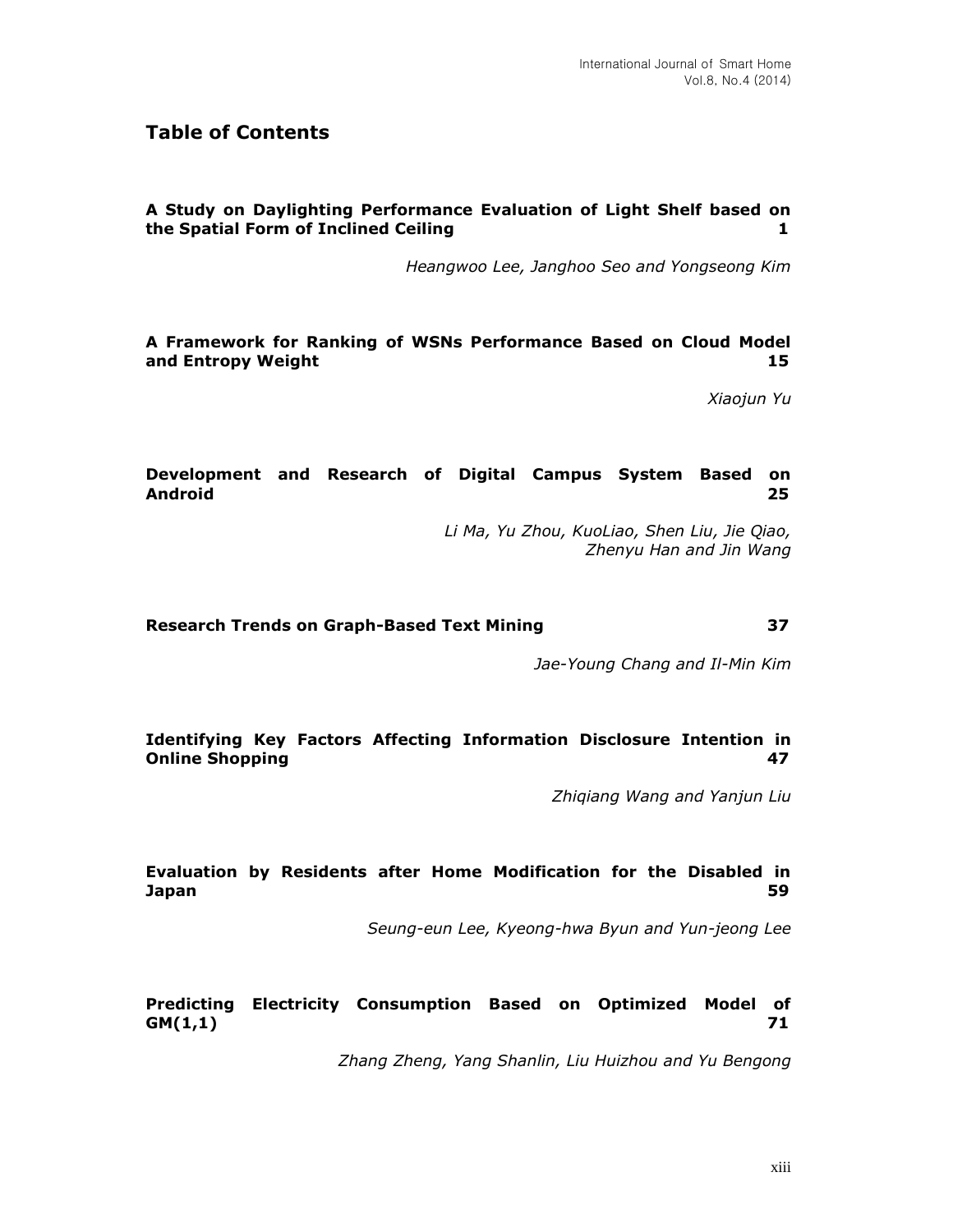# **A Novel Deployment Algorithm Based on Fluid Dynamics Approach 83**

*Ji-Guang Chen and Huan-Yan Qian*

# **A Semiotic Narratological Approach to the Facilitation of Persona Method for Enhancing User Experience 97**

*Dong Uk Im, Hak Ro Yoon and Jong Oh Lee*

# **Design and Implementation of Remote Control System for Mobile Platform Based on Interoperation of Android and Arduino 105**

*Xu Ri, Liang Jing-Chen, Yang Hao and Teng Jing-Wen*

# **Forecasting of Busy Telephone Traffic Based on Wavelet Transform and ARIMA-LSSVM 113**

*Weishan He, Xizhong Qin, Zhenhong Jia, Chun Chang and Chuanling Cao*

#### **An Intelligent PSO-based Topology Control Protocol for Wireless Sensor Networks 123**

*Arash Nikdel, Mahdi Mosleh and Hagar Noori*

### **Statistical Description and Analysis of the Concurrent Data Transmission from Massive MTC Devices** 139

*Xin Jian, Xiaoping Zeng, Jie Huang, Yunjian Jia and Yu Zhou*

# **The Development of a Modular Platform for Convergence Service in Home Network 151**

*M. Humayun Kabir, M. Robiul Hoque, Kangji Lee, Chang-Won Park, and Sung-Hyun Yang*